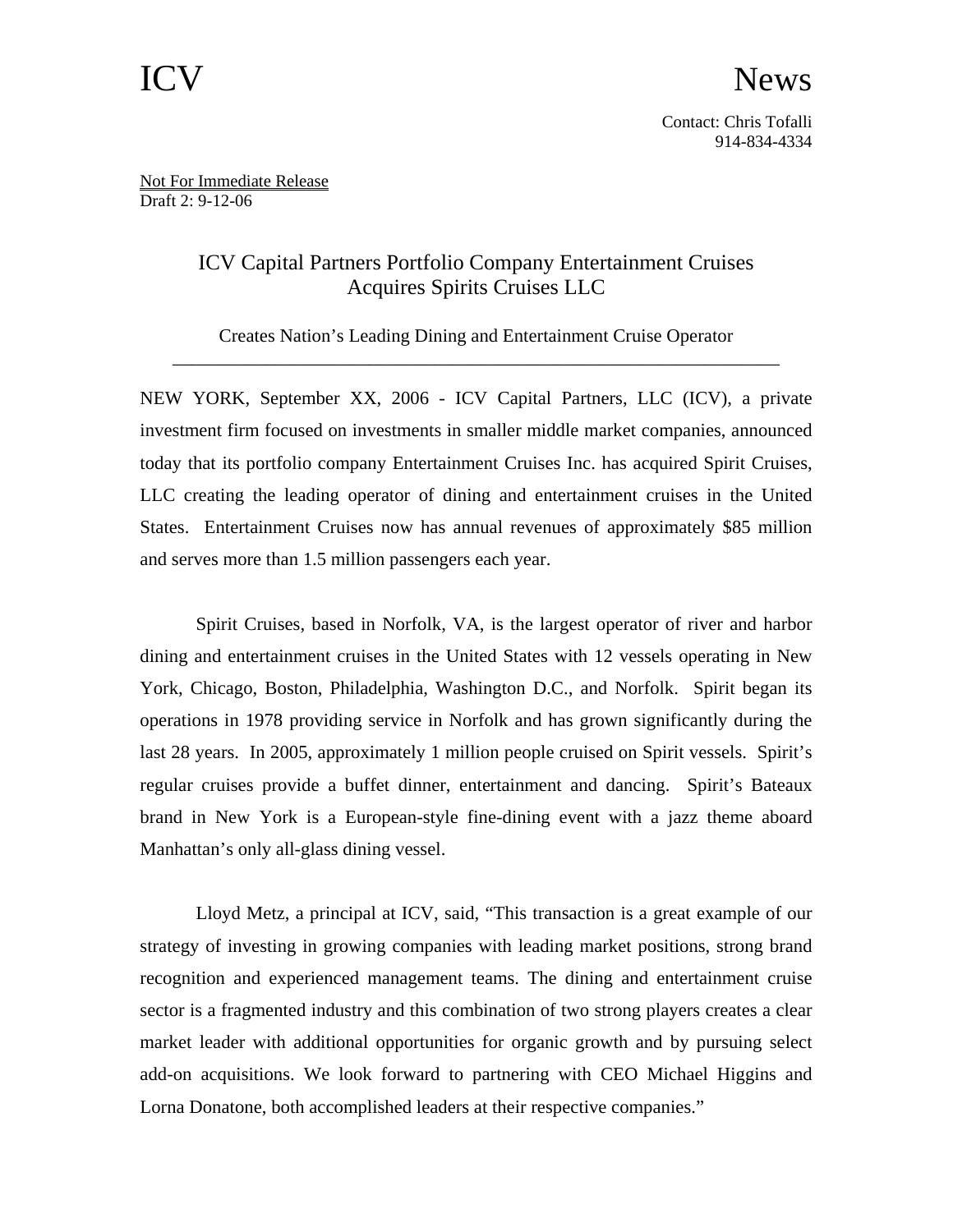ICV formed Entertainment Cruises in February 2006 to acquire Premier Yachts and is the first investment in ICV's recently completed \$313 million ICV Partners II, LP.

Mr. Higgins, who founded Entertainment Cruises in 1989, said, "I'm very excited about our new partnership with the Spirit organization and this transaction represents the next logical step in our strategic growth plan to provide a company capable of providing a range of entertainment services to a broad customer base. This is a good move for our industry that will help grow the overall dining and entertainment market." He continued, "The support of our partners at ICV has been instrumental in the execution of our strategic vision and we look forward to working with Lorna to make our company better."

"The entire Spirit team is energized by our new affiliation with Entertainment Cruises and rarely does the opportunity present itself to create a company with such complementary talent and products," said Ms Donatone, President of Spirit Cruises. "The essence of a Spirit cruise is a memorable experience and we have a particularly keen understanding of what people are seeking. All of us look forward to creating an exciting future for our employees, our customers and our shareholders."

The transaction was financed with a \$61 million senior debt facility from a syndicate led by Madison Capital Funding, LLC. Spirit and Entertainment Cruises management and an investor group led by ICV provided the cash equity. J.H. Chapman Group's David Epstein and Robert Hill advised Entertainment Cruises and ICV. The J.H. Chapman Group is a leading investment bank specializing in the food and restaurant industries with offices in Chicago and Paris. Markus Bolsinger, Susan Zachman and Jason Quintana of Kirkland & Ellis LLP served as legal advisors to ICV.

## **About Spirit Cruises, LLC:**

Spirit Cruises, LLC is the largest harbor cruise company in the United States and operates a fleet of 12 ships cruising in seven of America's most popular port cities,